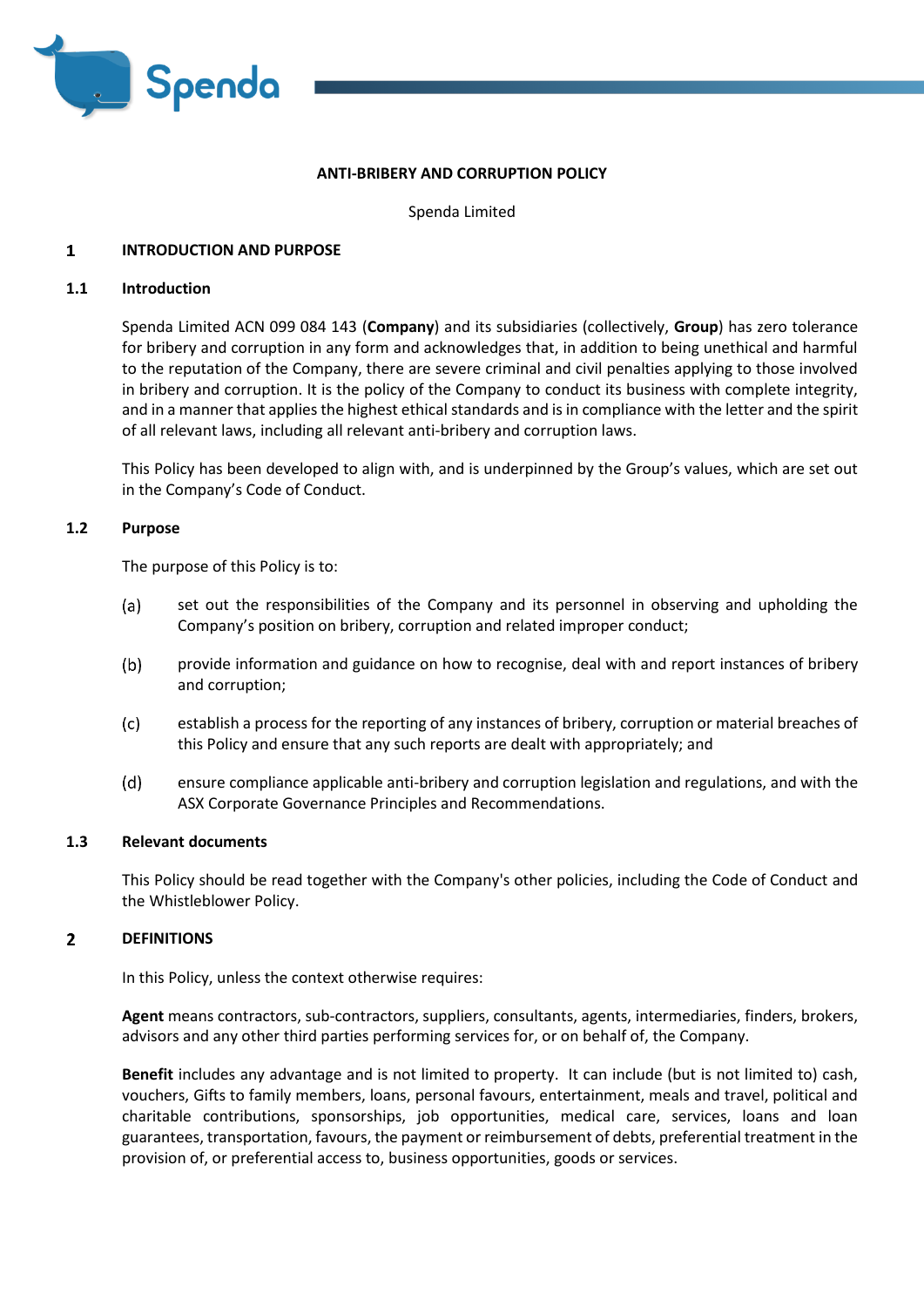**Bribe or Bribery** means to provide, promise, offer or cause a Benefit to be provided to another person, either directly or indirectly, with the intention to influence that person to obtain or retain a Benefit or business advantage that is not legitimately due. For the purpose of determining if a Benefit or business advantage is legitimately due, these circumstances should be disregarded: the fact that the Benefit or business advantage may be (or be perceived to be) customary, the value of the Benefit or business advantage and official tolerance of the Benefit or business advantage.

**Company** means Spenda Limited ACN 099 084 143 and any direct and indirect subsidiaries, affiliates and joint ventures.

**Facilitation Payment** means unofficial payments of small sums to induce a Public Official to facilitate the performance of their government functions, such as issuing licences or permits to obtain routine services.

**Gift(s)** means free or heavily discounted items, money or other intangible Benefits offered in relation to work activities. Examples include, but are not limited to, a gift basket, wine, tickets to a sporting event or concert, or any other item of value.

**Government Body** means: (i) a national (domestic or foreign) government, political subdivision thereof or local jurisdiction therein; (ii) an instrumentality, board, commission, court or agency, whether civilian or military, of any of the above, however constituted; (iii) a government-owned/government-controlled association, organization, business or enterprise (for example a state-owned bank); (iv) or a political party.

**Personnel** means by all employees, officer, directors and any Agents providing services or acting for, or representing, the Company, in all their dealings in connection with the Company including (but not limited to) interactions with customers, retailers, local authorities, Government Bodies, Public Officials, subcontractors or service providers.

**Hospitality** means any form of entertainment including meals, drinks, sporting events, movie or theatre visits and hotel accommodation and includes any travel associated with that hospitality.

**Policy** means this Anti-Bribery and Corruption Policy.

**Public Official** means employees or officers of a Government Body including individuals who perform work under contract for a Government Body or hold or perform the duties of an appointment, office or position of a Government Body. This includes employees or officers of government owned or controlled enterprises such as public institutions and state-owned enterprises. Examples of Public Officials include, without limitation, members of judiciary and politicians at any level of government, employees of financial regulators, employees of state-owned banks.

**Secret Commission(s)** means a situation where an Agent, or someone acting in a fiduciary capacity, accepts a commission or other unauthorised payment or Benefit from a third party, without the consent or knowledge of their principal, for services rendered or other benefits provided which are connected with the relationship between the Agent/fiduciary and their principal.

#### $\overline{\mathbf{3}}$ **WHO DOES THIS POLICY APPLY TO?**

This Policy must be strictly complied with by all Personnel. All individuals, regardless of their position, are responsible for their own behaviour and the consequences of their actions and decisions. Personnel engaging in prohibited conduct may be liable for disciplinary or administrative action, and in some cases, legal proceedings and investigations by the relevant government authorities.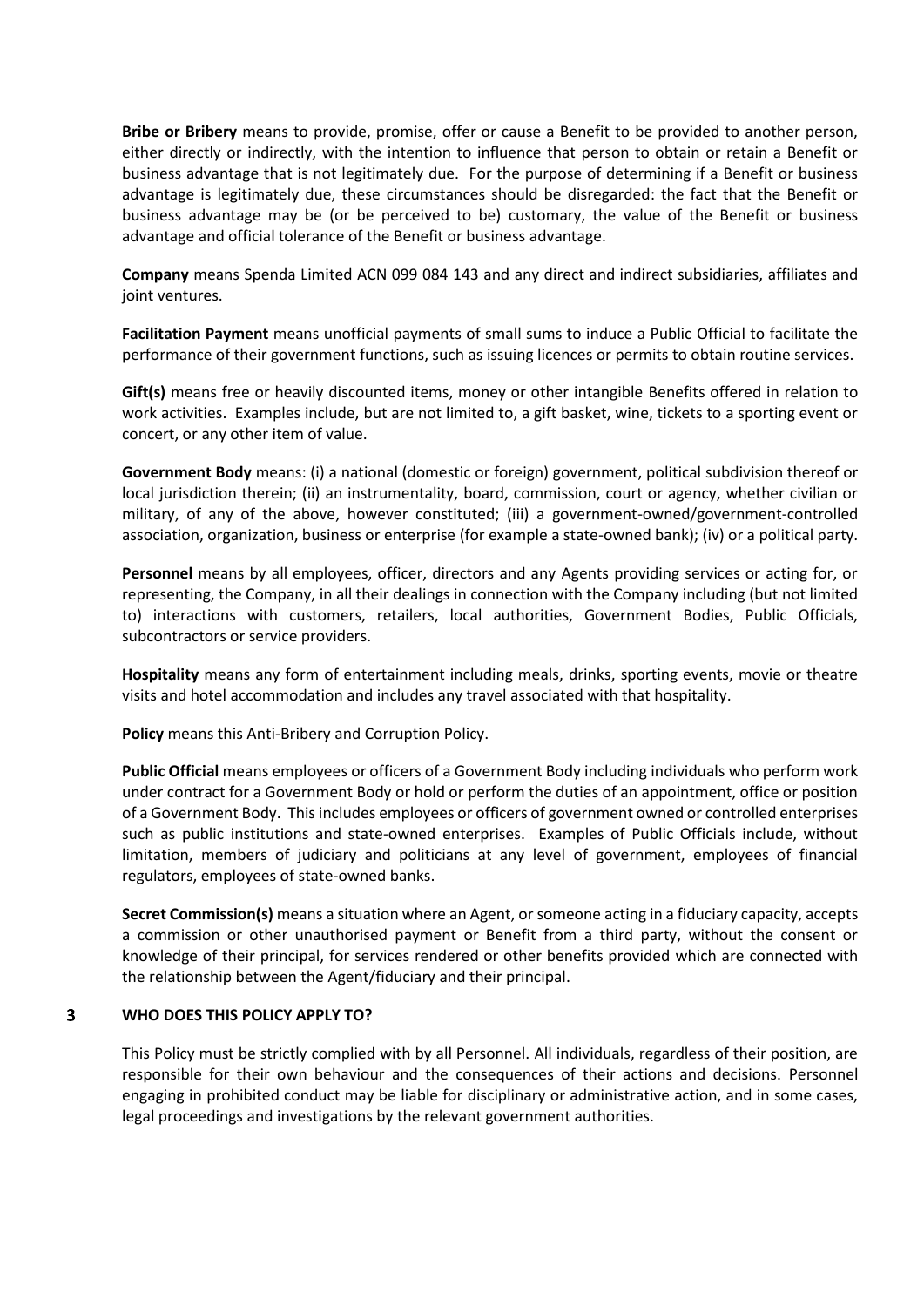### $\overline{4}$ **SUMMARY OF THE PROHIBITED CONDUCT**

Personnel must not, either directly or indirectly:

- (a) offer, promise, give, solicit or accept any Bribe or Facilitation Payments (section 5);
- $(b)$ offer or provide Gifts, Hospitality or any other Benefit to Public Officials without prior written approval of the Company's senior management, or provide/receive any Gifts or Hospitality which do not comply with the Gifts and Hospitality guidelines (section 6) and Travel and Expenses Policy;
- $(c)$ make any political or charitable donations on behalf of the Company which are or could be perceived to be a Bribe or contrary to this Policy (section 7);
- $(d)$ engage with or deal with Agents acting for or representing the Company in a manner contrary to this Policy (section 8). This includes the prohibition of offering or giving Secret Commissions to those acting in an agency or fiduciary capacity;
- $(e)$ falsify any books, records or accounts relating to the Company (section 10); or
- $(f)$ cause, authorise or wilfully ignore any conduct that is believed or suspected to be contrary to this Policy or any anti-corruption laws, or to aid or abet such conduct. Any notice of such conduct or suspected conduct must be immediately reported (section 11).

There are serious criminal and penalties that may be incurred, and significant reputational damage that may be done, if the Company or any of its Personnel are involved in Bribery or corruption.

If there is any doubt about whether a particular conduct may violate this Policy, or if there are any questions about the application of the Policy, you should contact your manager for clarification.

#### 5 **BRIBES AND FACILITATION PAYMENTS**

It is prohibited to promise, offer, provide (or cause to be provided) any Bribe or Facilitation Payment, whether directly or indirectly, with the intention of securing business or a commercial advantage for the Company.

This prohibition applies to dealings with private and public businesses and individuals, as well as Public Officials.

Laws in relation to Bribery of Public Officials are especially strict. Consequently, dealings with Public Officials are particularly high risk, and extra care must be taken when dealing with Public Officials. Any Benefits (including Hospitality or Gifts) offered or provided to a Public Official must be in compliance with this Policy, and can only be made with the prior written approval from the Company's senior management (for further details see section 6.3 below).

There will be no penalty or adverse consequences for refusing to pay a Bribe or Facilitation Payment, even if it may result in the Company losing business.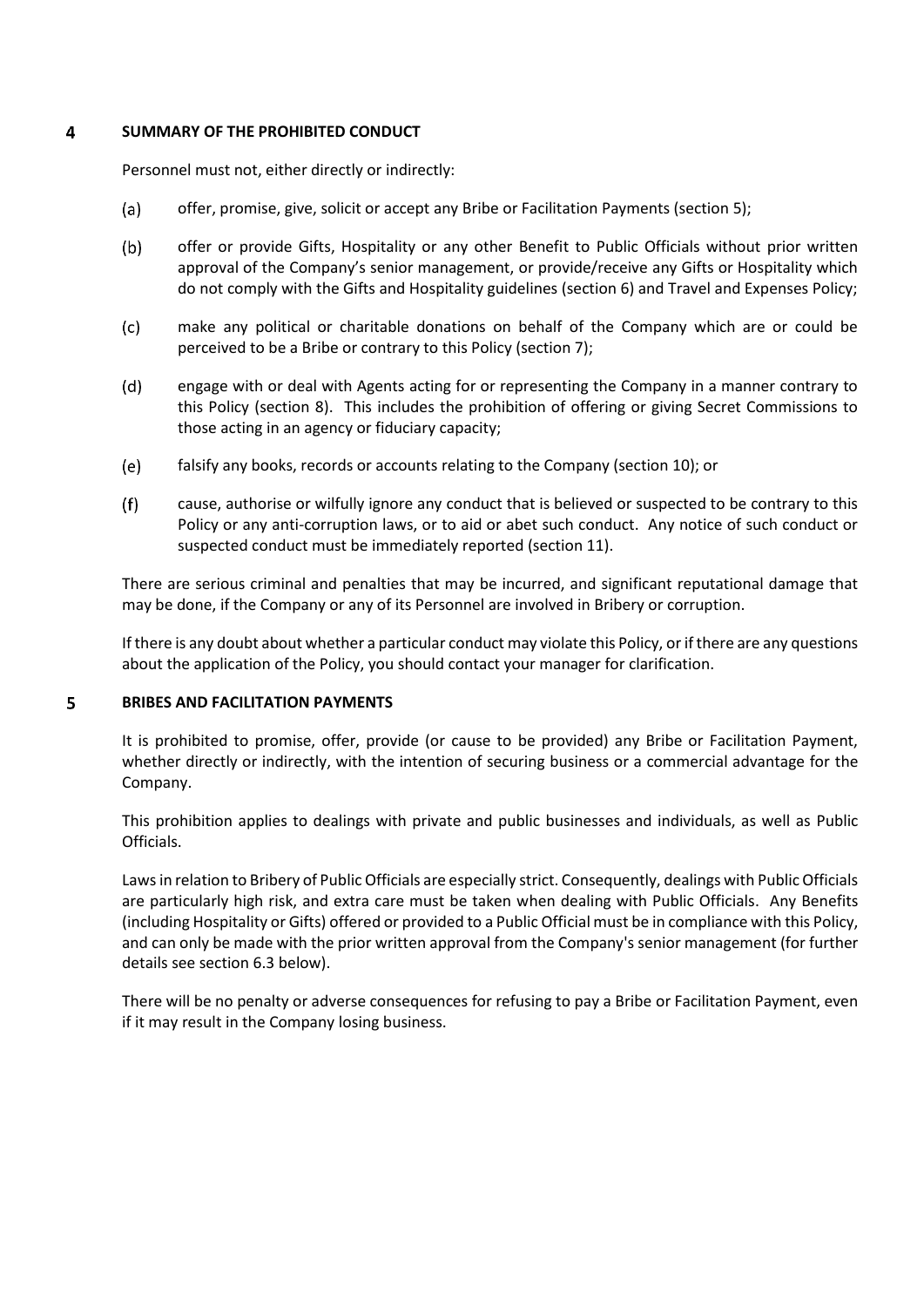### 6 **GIFTS AND HOSPITALITY**

# **6.1 Guidelines for accepting gifts and hospitality**

Gifts and Hospitality offered by directors, officers or employees for the purpose of establishing and strengthening business relationships are acceptable from a commercial perspective. This Policy does not prohibit Gifts and Hospitality being offered, given or accepted in good faith provided that:

- (a) it is not made/received in explicit or implicit exchange for favours or Benefits;
- $(b)$ it complies with all relevant local laws;
- $(c)$ it is given in the Company's name, not in the names of the director/employee;
- $(d)$ it does not include cash or a cash equivalent (*e.g.,* cash cards, shopping gift cards, jewellery, etc.);
- $(e)$ it is given or received openly, not secretly, and does not give rise to a perceived, potential or actual conflict of interest;
- $(f)$ it could not be perceived as bringing the Company into disrepute;
- $(g)$ a Company director, officer or employee must be present for any Hospitality provided;
- $(h)$ it is not given within three months prior to, or after, the completion of a competitive bid, tender exercise, contract negotiation or the like with the recipient;
- $(i)$ it is not received by or given to the same person more than 4 times a year. Approval from the Company's senior management is required to exceed this limit; and
- $(i)$ it is not given to a family member or extended family member of the person giving the Gift or Hospitality (*e.g.,* a spouse, partner, child, grandparent, parent, sibling, uncle, aunt, nephew, niece, grandchildren, first cousin; the spouse of any of the foregoing people; or, any other individuals who share the same household as you), unless approved by the Company's senior management in writing.

However, it becomes a criminal offence when such Gifts and Hospitality are offered in order influence the other party to obtain a Benefit. Agents are prohibited from offering any Gifts or Hospitality in connection with their services for, or on behalf of, the Company.

# **6.2 Gifts and Hospitality to Non-Public Officials**

The financial thresholds and approval guidelines for giving and receiving Gifts and Hospitality to and from parties Non-Public Officials are as follows:

- $(a)$ Gifts valued at AUD\$250 or less may be received or given provided that the guidelines at section 6.1 are met;
- $(b)$ Gifts valued at AUD\$250 or more may only be received or given with the written approval of the Company's senior management, provided that the guidelines at section 6.1 are met;
- $(c)$ Hospitality valued at AUD\$500 or less may be received or given provided that the guidelines at section 6.1 are met;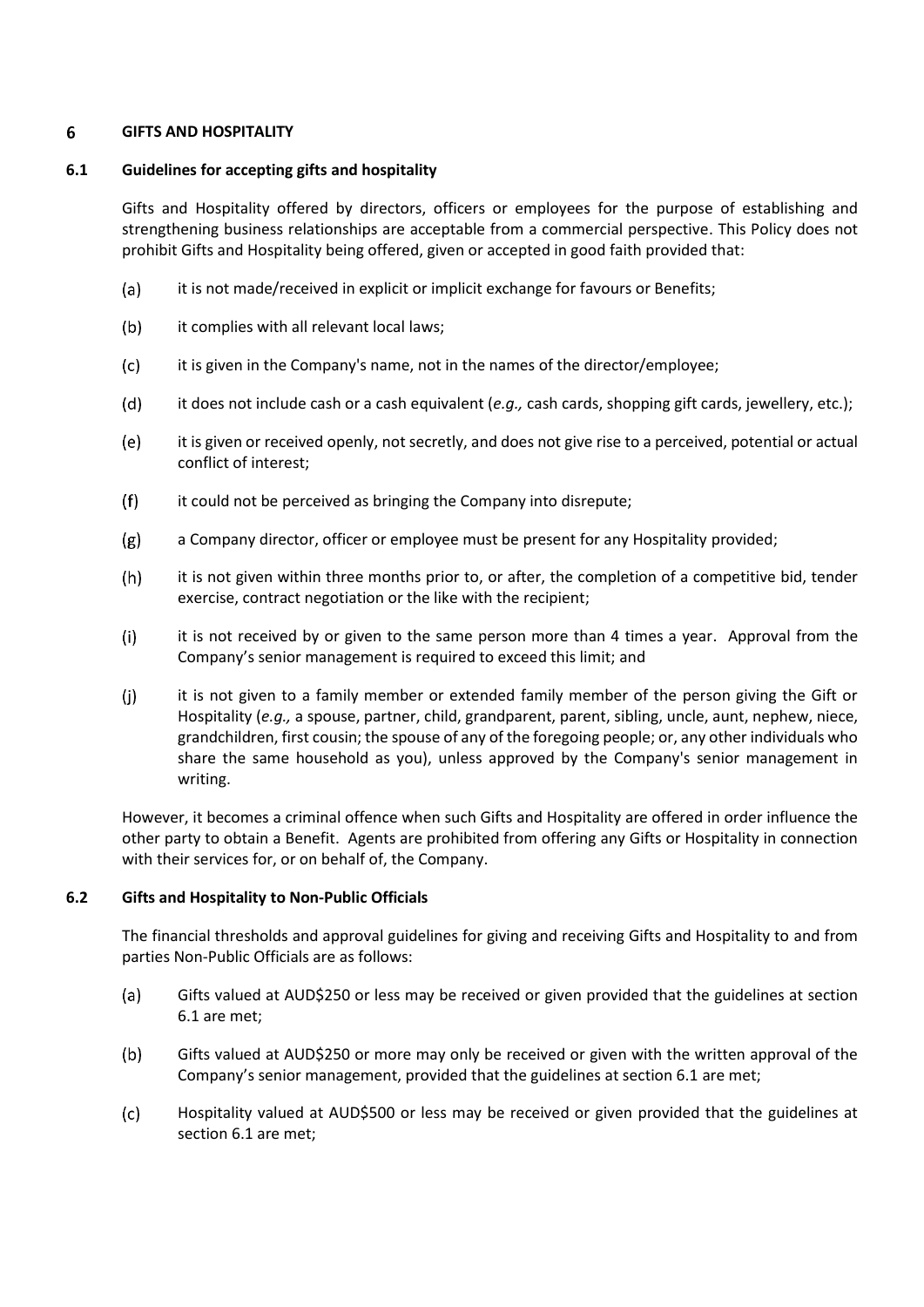- $(d)$ Hospitality valued at AUD\$500 or more may be received or given with the written approval of the Company's senior management, provided that the guidelines at section 6.1 are met; and
- (e) Gifts and/or Hospitality with a combined total value of more than AUD \$1,000 per year from or to the same person or entity is not permitted, unless prior written approval from the Company's senior management is obtained to exceed this limit.

A request for written approval must be made in writing by completing and submitting the Gifts Hospitality & Donations Approval Form in Appendix B.

## **6.3 Gifts and Hospitality to Public Officials**

Gifts and Hospitality provided to Public Officials attract additional risks for the Company. Written approval from Company's senior management must be obtained before giving Gifts or Hospitality of any value to a Public Official. Prior approval should be requested by completing the Gifts, Hospitality & Donations Approval Form provided in Appendix B. Pre-approvals must take into account any relevant local prohibitions or governmental policies against the receipt of Gifts or Hospitality by Public Officials.

All offers and acceptances of Gifts and Hospitality (to both Public Official and non-Public Officials) should be recorded in the Gifts and Hospitality Register and each entry must indicate whether the Gift or Hospitality was accepted or declined. Promotional items of a nominal value such as pens, drink bottles etc are exempt.

### $\overline{7}$ **CHARITABLE AND POLITICAL DONATIONS**

## **7.1 Charitable Donations**

Charitable donations can be used as a form of Bribe. Therefore, charitable donations must not be made, offered or promised on behalf of the Company, without prior written approval from the Company's senior management by completing and submitting the Gifts, Hospitality & Donations Approval Form at Appendix B, and anti-bribery and corruption due diligence must be conducted on the recipient of the donation.

All charitable donations must:

- $(a)$ be made only to not-for-profit organisations;
- $(b)$ be accurately recorded in the Company's records;
- $(c)$ be tax-deductible; and
- $(d)$ not be made in cash or to private accounts.

All approvals in relation to charitable donations, along with the relevant details of the donations, must be recorded in the Donations Register.

Personnel are permitted to make charitable donations in their personal capacity so long as they are not made in order to obtain or retain any business or business advantage.

# **7.2 Political Donations**

Any financial or other support or assistance to, including a Gift made to or for the benefit of, political parties, political campaigns, individual politicians, government departments or administrative bodies on behalf of the Company can only be made with the prior written approval from the Company's senior management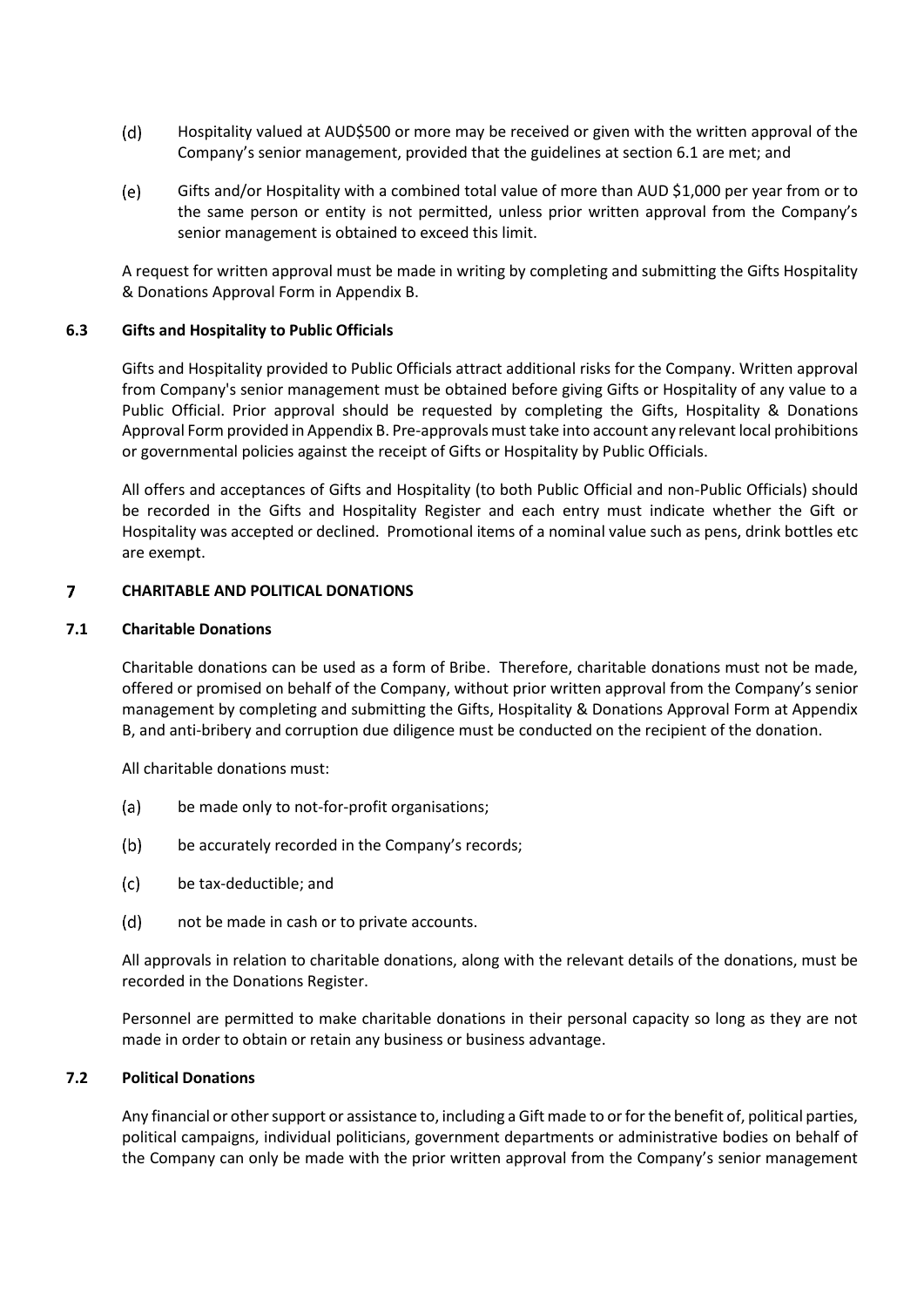by completing the Gifts, Hospitality & Donations Form at Appendix B, and if the necessary limits on amounts and disclosure requirements are complied with.

A political donation includes payments such as memberships, entry fees and tables purchased at political fundraising events.

#### 8 **ENGAGING AGENTS**

The Company could potentially become criminally liable and suffer damage to its reputation as a result of an act of Bribery by its Agents, regardless of whether or not the Company approved, or even had knowledge of, the Bribery. All Agents engaged by the Company must act with complete integrity and undertake their business without Bribery when providing services for or on behalf of the Company.

Any employee, director or officer that deals with Agents is responsible for taking reasonable precautions to ensure that those Agents are ethical in their conduct of business and compliant with this Policy.

It is important for the Company to ensure that there is a clear business rationale for engaging an Agent and that a fulsome anti-bribery and corruption due diligence review of each Agent is undertaken prior to any engagement.

Payments to Agents may only be made upon the presentation of a valid invoice or statement that evidences the services were provided. Any commissions or service fees made to Agents should be comparable to the prevailing market rates for similar services and must be made by bank transfer into an account in the name of the Agent. All contracts with Agents must include anti-bribery clauses requiring the Agent to comply with all relevant anti-bribery legislation, to disclose any connections to Public Officials and Government Bodies, and to provide audit rights.

The offering or giving of Secret Commissions is prohibited. Likewise, the receipt of any Secret Commissions is also prohibited.

If there are any concerns or red flags about the conduct of Agents in their business dealings which may be contrary to this Policy, such concerns must be reported to the Company's senior management prior to proceeding or continuing with the engagement to ensure compliance with the applicable anti-bribery and corruption laws.

Some examples of red flags could include:

- (a) unusual or excessive payment requests, including upfront payments, suspicious commissions or payments into separate accounts in a country foreign to the nationality or business of that third party;
- $(b)$ reluctance or refusal by that Agent to disclose the company's beneficial owners, partners or principals, or respond to anti-bribery due diligence questions;
- $(c)$ the Agent has little experience in the industry but "*knows the right people*"; or
- $(d)$ the Agent is, or is affiliated to, a Government Body or Public Official.

Upon receiving a report, the Company shall conduct relevant investigations and may suspend further payments to the Agent pending the outcome of that investigation.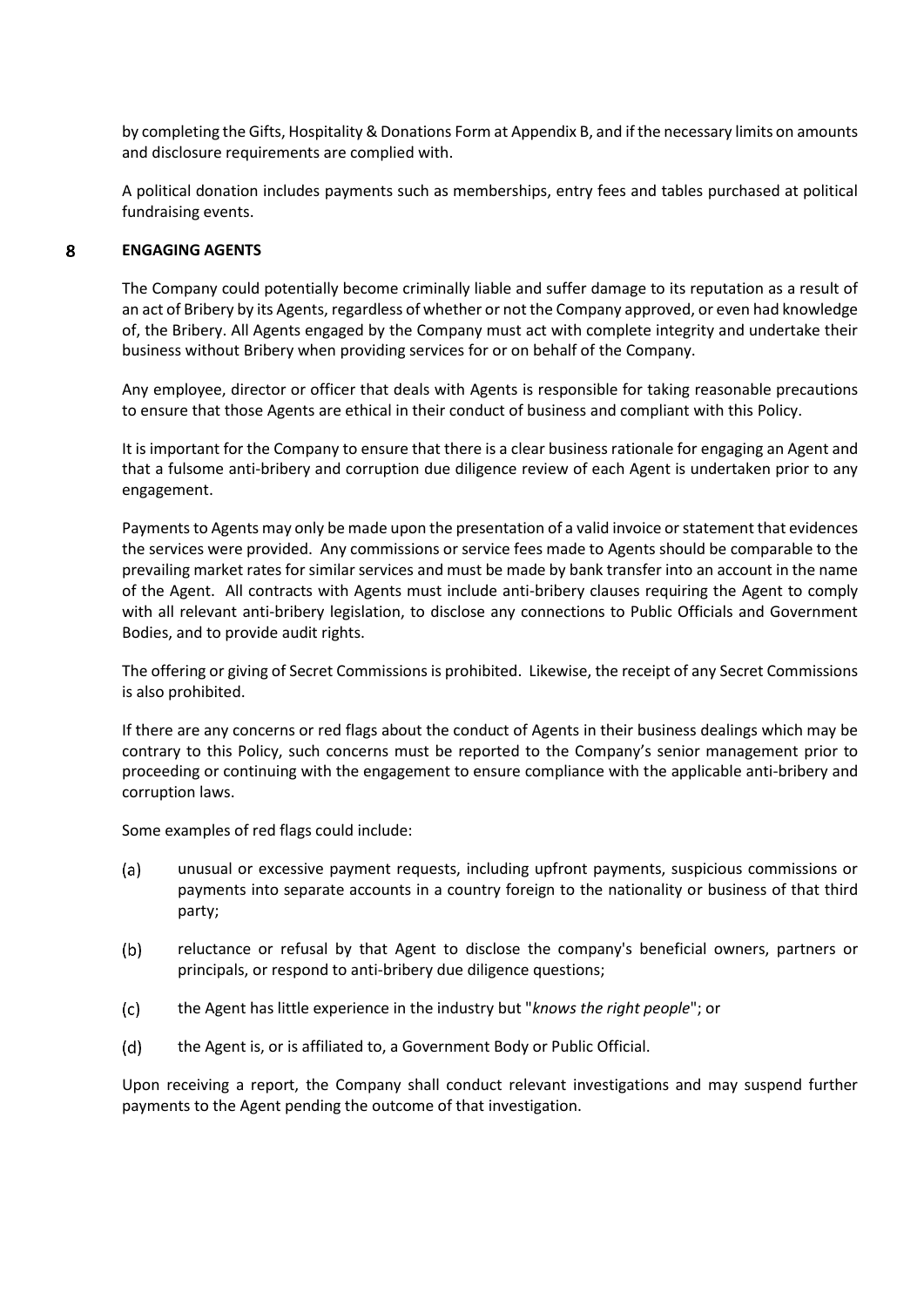#### $\overline{9}$ **PERSONAL SAFETY EXCEPTION**

A person will not be in breach of this Policy if a payment or Benefit is provided to a Public Official or another party, due to an imminent risk of serious physical harm.

Where a payment or Benefit is provided under such circumstances, that person must promptly report the payment or Benefit made to the Company's senior management and set out the full circumstances of that payment (including the value of the payment, the recipient and the nature of the threat).

#### 10 **COMPLIANCE AND REPORTING**

## **10.1 Compliance and disclosure**

Personnel must read, understand and comply with this Policy and they will be required to ensure they avoid any actions that may lead to or suggest a violation of this Policy.

Personnel must complete and sign the Policy Acknowledgment and Commitment Statement when they first receive this Policy and on an annual basis thereafter (provided in Appendix A), which confirms their commitment to comply with this Policy.

Given the stringent anti-bribery and corruption laws in respect of dealing with Public Officials, employees, directors and officers must disclose in writing to the Company's senior management whether they, or any of their family members up to a second degree (which includes a spouse or companion, children or stepchildren, grandchildren, parents, grandparents, siblings and half siblings, uncles, aunts, nephews, and nieces) are current or former Public Officials.

## **10.2 Training**

The Company will also offer periodic compliance training to ensure that all Personnel are up-to-date on their obligations under the Policy and the relevant anti-corruption laws. All Personnel must participate in such training whenever they are requested to attend. Such training will include, but is not limited to, the following:

- $(a)$ the obligations of employees, directors and officers under this Policy;
- $(b)$ how to recognise Bribery and corruption; and
- $(c)$ how to effectively deal with and report Bribery, corruption or other breaches of this Policy.

#### 11 **REPORTING**

Personnel that becomes aware of or suspects the Policy has been breached by any person acting for or representing the Company, must report the known or suspected breach to the Company's senior management and include the basis for their suspicion and/or knowledge. Reports may be made confidentially and on an anonymous basis. Please refer to the Whistleblower Policy for more details.

Personnel in breach of this Policy or fails to report known or suspected breaches of the Policy will face disciplinary action, which may result in dismissal for misconduct. Personnel in breach of this Policy may also face legal proceedings and be subject to investigations by the relevant government authorities.

The Board will be informed of any material breaches under this Policy.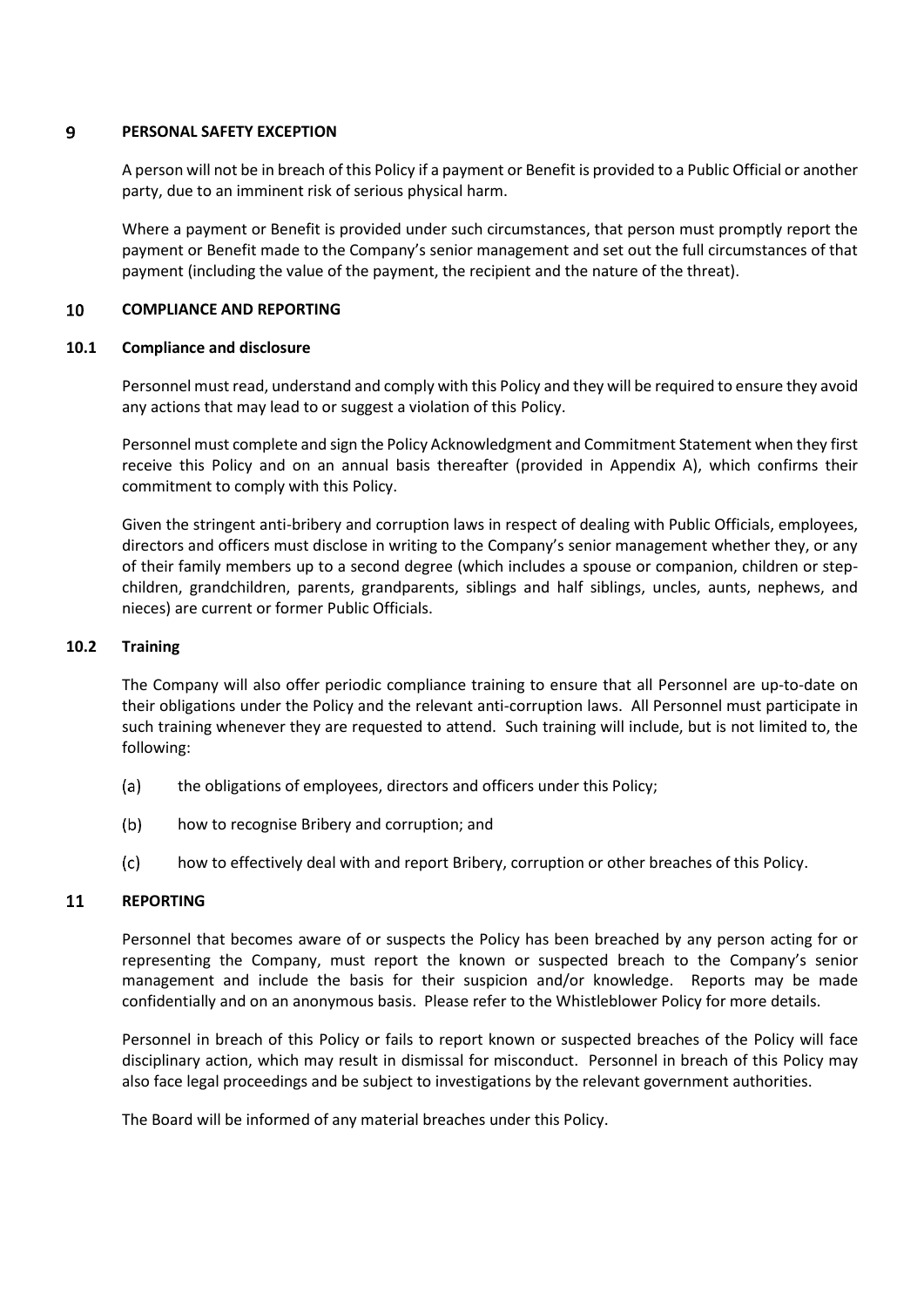### $12$ **REVIEW OF POLICY**

The policy will be reviewed regularly periodically and updated as required to ensure it remains consistent with current law and practice. The latest version of this policy can be found on the Company's website or obtained from the Company Secretary.

### 13 **MATERIAL REVISIONS**

| <b>VERSION</b> | <b>APPROVAL DATE</b> | <b>EFFECTIVE DATE</b> | <b>DETAILS</b>                |
|----------------|----------------------|-----------------------|-------------------------------|
| 1.0            | 28TH JULY 2021       | 28™ JULY 2021         | Policy approved by the Board. |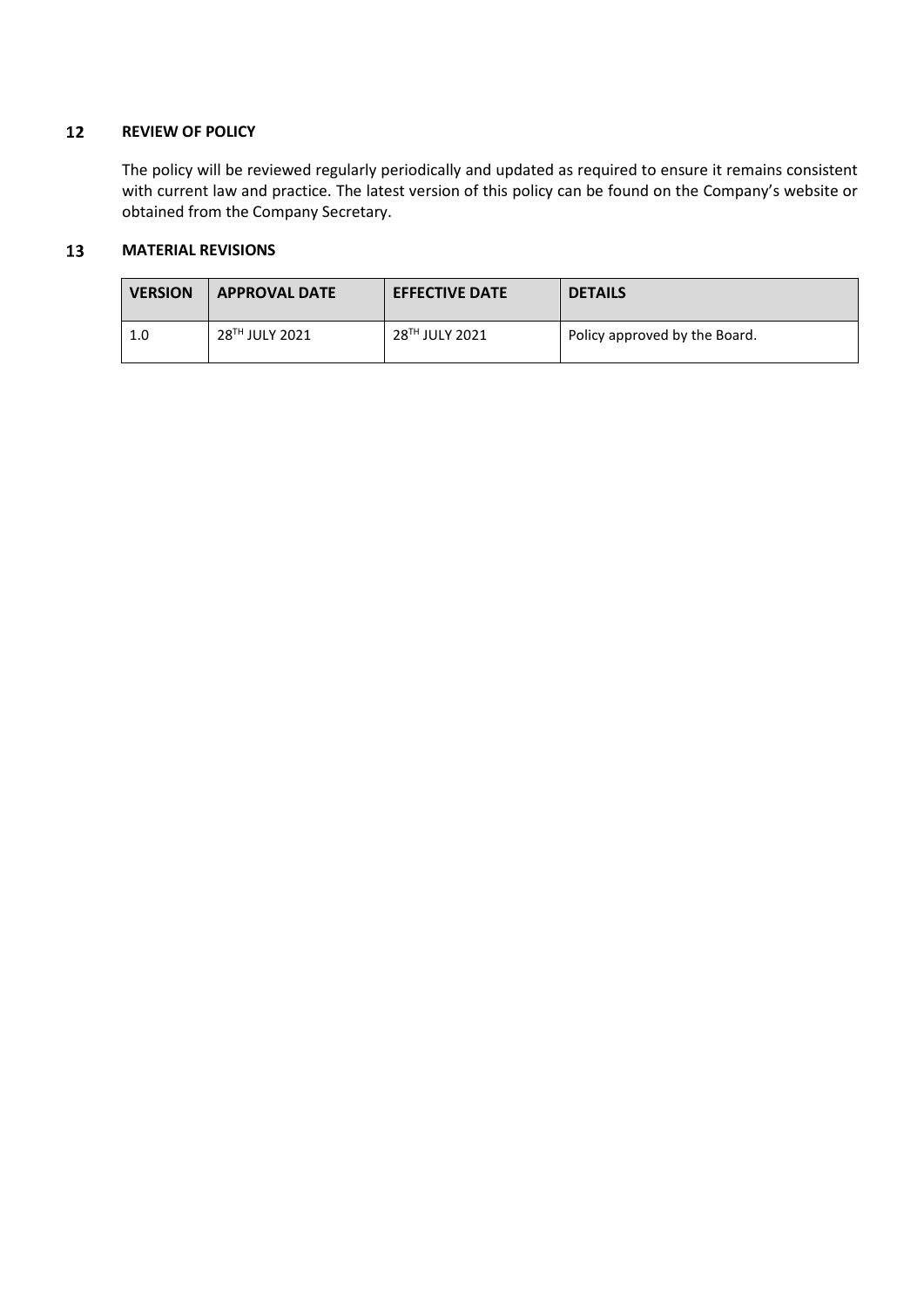# **APPENDIX A**

### **POLICY ACKNOWLEDGEMENT AND COMMITMENT STATEMENT FOR ALL EMPLOYEES, DIRECTORS AND OFFICERS**

I acknowledge that I have received my personal copy of the Anti-Bribery and Corruption Policy (the "**Policy**"). I understand that I am responsible for knowing, understanding and adhering to the standards and requirements of the Policy and that a violation would constitute a disciplinary offence that could result in a penalty, which may include termination of my contract of employment.

In particular, I acknowledge and affirm that in all of my work for and activities on behalf of the Company:

- $(a)$ I will comply with all anti-bribery and corruption laws, the Policy, and the Gifts and Hospitality guidelines;
- $(b)$ I will maintain accurate books and records in relation to the Company's business;

\_\_\_\_\_\_\_\_\_\_\_\_\_\_\_\_\_\_\_\_\_\_\_\_\_\_\_\_\_\_\_\_\_\_\_\_\_\_\_\_\_\_\_\_\_\_\_\_\_\_\_\_\_\_\_\_\_\_\_\_\_\_\_\_\_\_\_\_\_\_\_\_\_\_\_

- $(c)$ I will be vigilant in identifying any violations of the Policy. When I have a concern about a possible violation of the Policy, I will report the concern to the Company's senior management according to the procedures described in section 11 of the Policy and will participate in any investigation in relation to such report or any other aspect of the Policy or related laws; and
- $(d)$ I understand my obligation to disclose any connections to current/former Public Officials/Government Bodies set forth in section 11 of the Policy, and I confirm that I do not have any such connections to Public Officials/Government Bodies other than those disclosed below.

## **Disclosure of Connections to Public Officials/Government Bodies:**

| Signature          |  |  |
|--------------------|--|--|
| <b>Print Name</b>  |  |  |
| Position / Company |  |  |
| Date               |  |  |